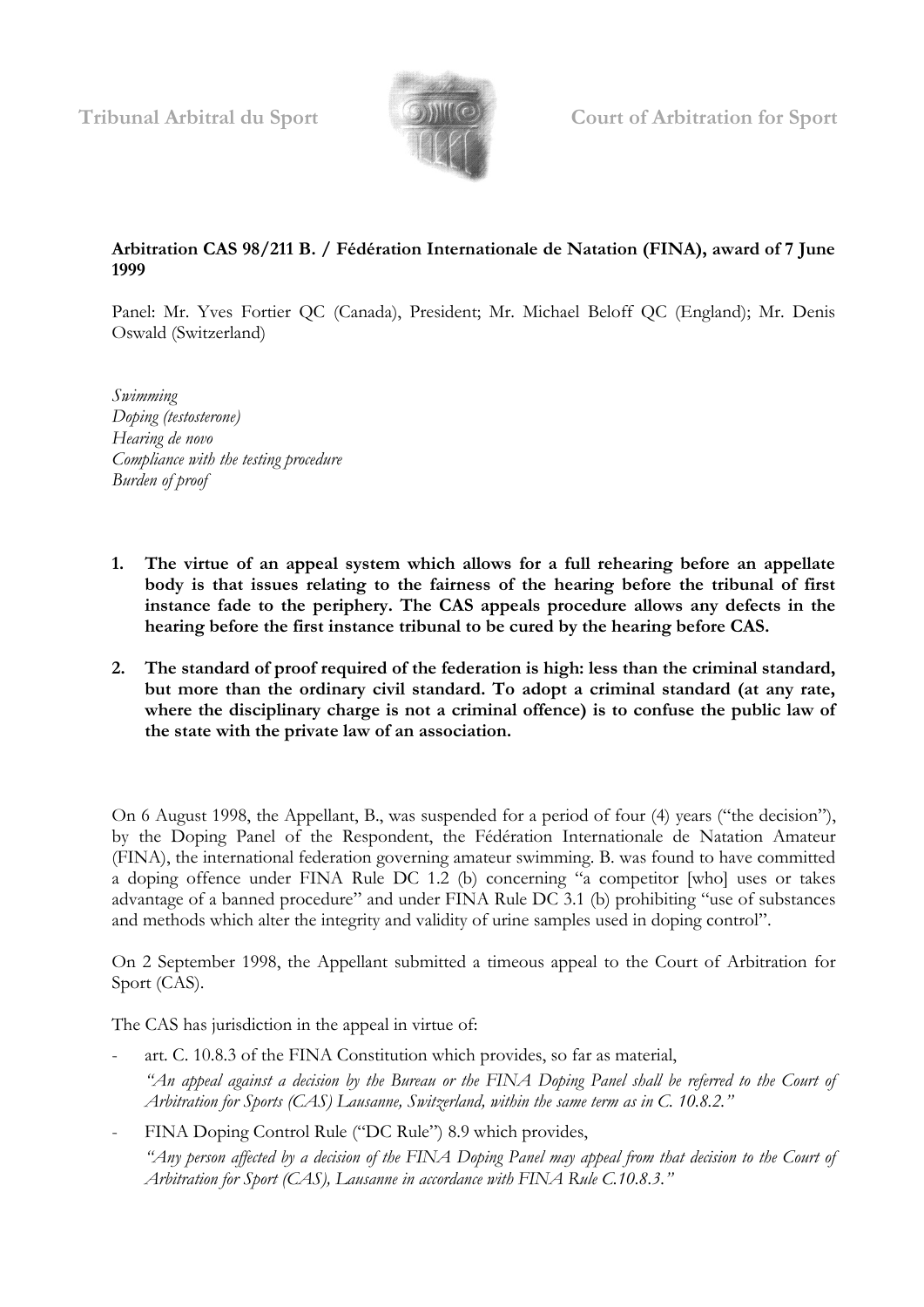- B.'s statement of appeal dated 2 September 1998; and
- Rule R 47 of the Code of Sports-related Arbitration ("the Code") which provides

*"A party may appeal from the decision of a disciplinary tribunal or similar body of a federation, association or sports body, insofar as the statutes or regulations of the said body so provide or as the parties have concluded a specific arbitration agreement and insofar as the appellant has exhausted the legal remedies available to him prior to the appeal, in accordance with the statutes or regulations of the said sports body."*

On 9 September 1998, the Appellant filed her appeal brief accompanied by four booklets of exhibits, three copies of video evidence and a notice of written statement prior to the hearing.

On 5 October 1998, FINA submitted its answer to the appeal, accompanied by one volume of exhibits.

After consulting the parties, in accordance with R 44.3 of the Code, the Panel informed the parties on 14 April 1999 of its decision to appoint the Institut de Police Scientifique et de Criminologie (the "Institut"), based in Lausanne, as expert, and defined its term of reference as follows:

- does the container (B-sample) used by [B.] show any sign that there was any attempt illicitly to open the *container and to close it again prior to the testing?*
- is it possible illicitly to open by any means a Versapak container, similar to the one used by [B.], and to *close it again without leaving any indication that it has been so opened and closed?*

On 30 April 1999, the Institut conducted its expertise in the presence of the parties' representatives. On the same day, the Institut filed its report with the Panel and submitted copies to the parties (the Institut's conclusions are reproduced in paragraph 12.7 below).

At the request of the Appellant, and with the agreement of the Respondent, the Panel decided that the hearing would be held in public.

On 3 and 4 May 1999, the hearing took place at the Hotel Savoy in Lausanne, in accordance with the Order of Procedure issued by the President on 15 March 1999, as amended.

The following persons gave oral evidence:

### For the Appellant

The Appellant herself

### For the Respondent

- Mr. G.
- Mrs. G.
- Dr. Jordi Segura
- Mr. Jeff Hatton
- Mr. Staffan Sahlström

Each witness provided a written statement prior to the hearing.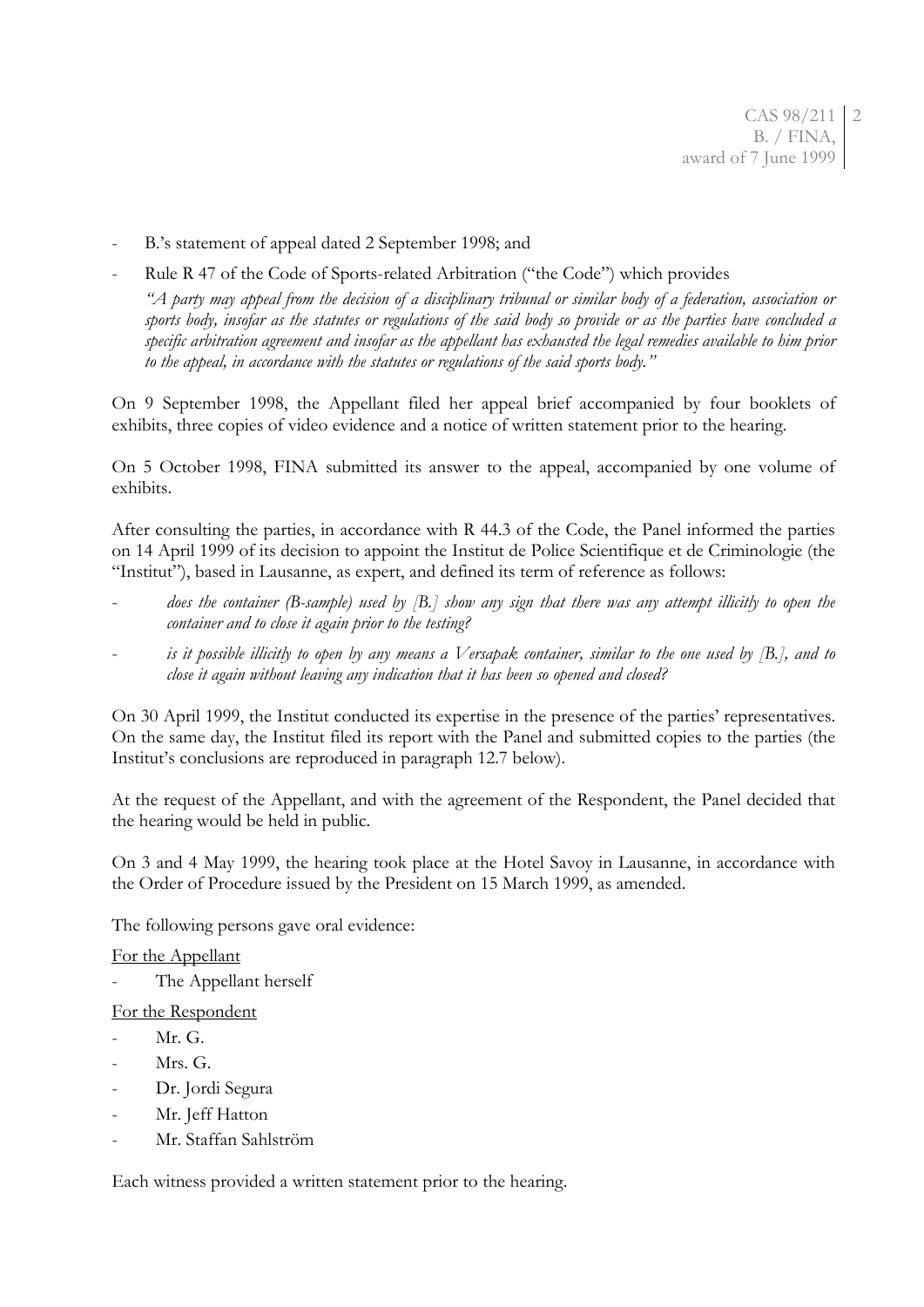The following person gave evidence on behalf of the Panel's expert, the Institut: Mrs. Monica Bonfanti.

R 57 of the Code provides: *"The Panel shall have full power to review the facts and the law".*

Accordingly, the Panel was not limited to consideration of the evidence that was adduced before the FINA Doping Panel, but considered all evidence, oral and written, produced before it. None of the arguments advanced by the parties, discussed below, could or did affect the Panel's responsibility in this regard. In short, the hearing before the Panel constituted a hearing *de novo*, that is, a rehearing of the merits of the case.

On 5 January 1998, International Doping Tests and Management (IDTM), which conducts out-ofcompetition doping controls on behalf of FINA, requested its sampling officers, Mr. G. and his wife Mrs. G., to collect on its behalf a urine sample from B.

On 10 January 1998, the two sampling officers arrived at the Appellant's home to carry out the sampling procedure.

Mr. and Mrs. G. arrived at the residence of the Appellant at approximately 7:40am. They noticed that the gates to the property were chained and padlocked from the inside. As the house was in total darkness, they parked their car in front of the gates and waited. At approximately 7:50, a light came on upstairs in the house, at which point Mr. G. got out of the car and approached the gate. He saw the Appellant outside her house, walking from the kitchen door toward her automobile. Mr. G. hailed B., and informed her when she approached of the reason for his presence at her home. He asked her to unlock the gate, which she did, leaving Mr. G. to remove the chain and open the gate so that Mrs. G. could park in the driveway.

After unlocking the gate, B. re-entered her house and disappeared from the view of Mr. and Mrs. G. Mr. G. walked up to the kitchen door, which was ajar, and observed that B. was neither in the kitchen nor in the corridor that led from it. Mr. G. waited outside, while his wife unloaded the testing equipment from their car. They then both waited until B.'s return, whereupon Mr. G. entered the kitchen and presented her with the Collection Order. Mr. and Mrs. G. estimated that B. was out of their sight for between 4 and 6 minutes. B. puts the time at closer to 1-2 minutes.

After admitting Mr. and Mrs. G. to her home, B. commented that she had been to the toilet just prior to the Gs' arrival. She also mentioned that she was due to pick someone up from Dublin Airport that morning. B., Mr. and Mrs. G. sat around the kitchen table for approximately 15 to 20 minutes until her husband came into the kitchen. During that period, B. made no attempt to provide a sample, which Mr. and Mrs. G. did not find unusual given that she had told them that she had just recently been to the toilet.

Approximately 10 minutes after the arrival of her husband (25 to 30 minutes after Mr. and Mrs. G. entered the Appellant's home), B. indicated that she was ready to try to provide a sample. She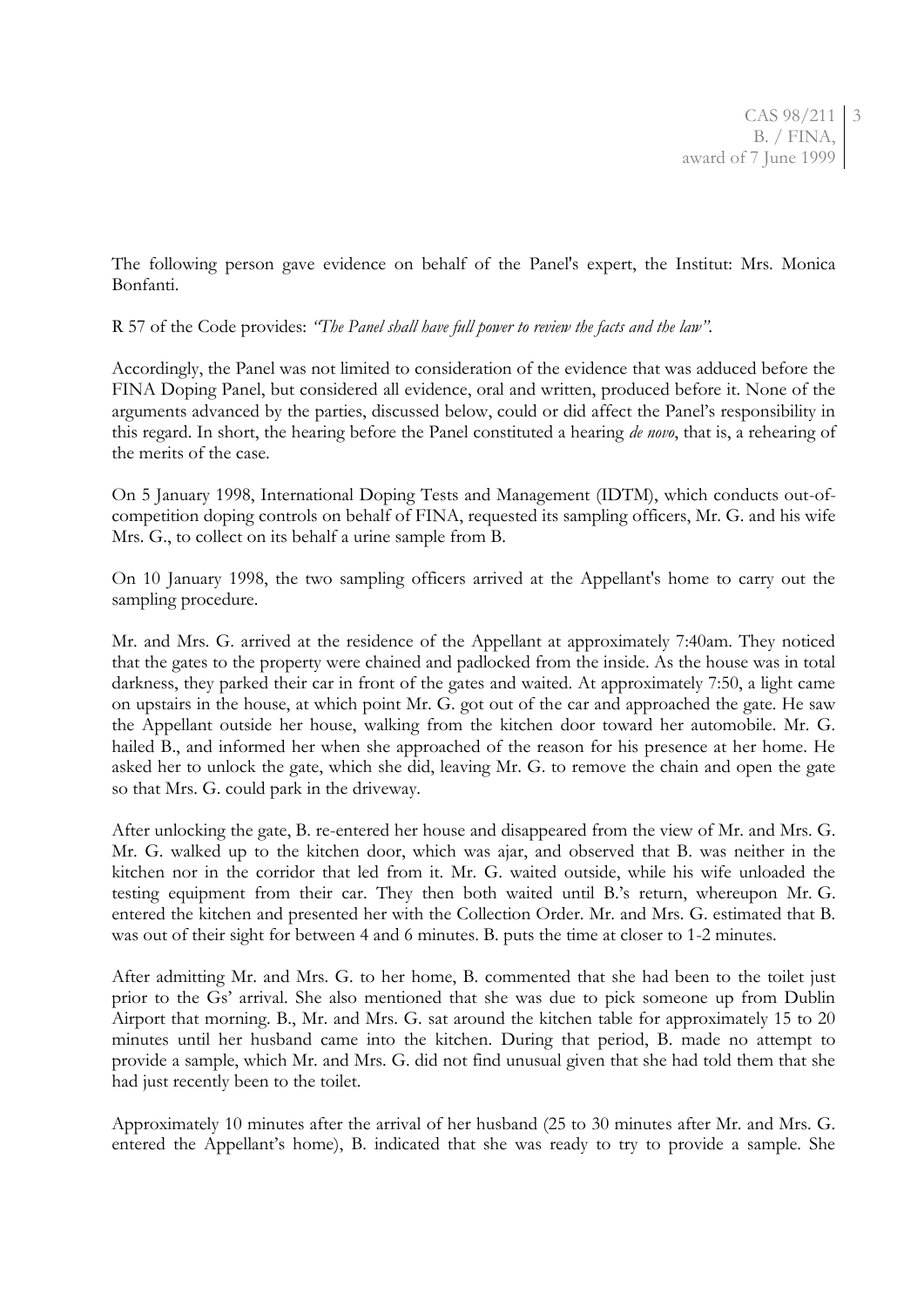herself selected a beaker from those laid out on the kitchen table and, with Mrs. G. in close proximity, proceeded to the toilet located off the main corridor leading from the kitchen.

As at all times during the visit, B. was wearing leggings and a baggy fleece which hung to her thighs. Once in the toilet, B. pulled her leggings and panties down around her knees and, while Mrs. G. stood facing her no more than a couple of feet away, proceeded to provide a urine sample.

B. held the beaker in her right hand and held the fleece with her left hand. Mrs. G. stated that the fleece obscured her view of B.'s vagina, such that she did not witness a stream of urine going from the vagina into the beaker. Nonetheless, Mrs. G. stated that she did hear a liquid flow that was consistent with a woman passing urine in the usual fashion.

When B. was finished, she held up the beaker in her right hand. B. placed the beaker on a small shelf in the bathroom and, after dressing and washing her hands, carried the beaker to the kitchen and placed it on the table. At all relevant times, the beaker was handled by B. herself and was in the plain and direct view of Mr. and Mrs. G. At no time did Mr. or Mrs. G. touch either the beaker or the other components of the sampling kit.

As B. had been able to produce only approximately 30 millilitres of urine, which was an insufficient amount for testing purposes, B., her husband and the G.s sat around the kitchen table for approximately 25 minutes until B. stated that she was ready to try to produce another sample.

B. picked up the beaker containing the sample originally produced and, with Mrs. G., returned to the toilet. As had been the case earlier, Mrs. G. stood facing B. and watched as best she could while B. produced the sample. As was also the case earlier, B.'s vagina was obscured from the view of Mrs. G. by the baggy fleece such as to prevent Mrs. G. from actually witnessing a stream of urine going from the vagina into the beaker. Once again, however, Mrs. G. heard a flow of liquid consistent with the sound of a woman passing urine in the usual fashion.

Once finished, B. again placed the beaker on the shelf while she dressed and washed her hands, and then carried the beaker back to the kitchen table. Mr. G. indicated that the amount of urine produced, approximately 70 millilitres in total, was now satisfactory.

B. herself then selected a Versapak kit from among the 4 or 5 kits on the kitchen table made available to her by Mr. and Mrs. G. She opened the sealed bag in which the chosen Versapak kit was contained, removed the kit and placed it on the table. The kit in question, an example of which was examined by the Panel, consists of two plastic containers within each of which is a glass bottle. These are to enable the division of the sample into separate "A" and "B" samples. B. removed each bottle from its container and herself decanted her urine from the beaker into the two bottles. She then screwed the lids onto the bottles and inverted each of them to check for leaks. She then placed each bottle into one of the two plastic outer containers. B. closed the containers and then passed them to her husband, who used his foot to ensure that the lids were firmly sealed. He then handed the sealed containers back to B. who checked them once again before handing them to Mr. G.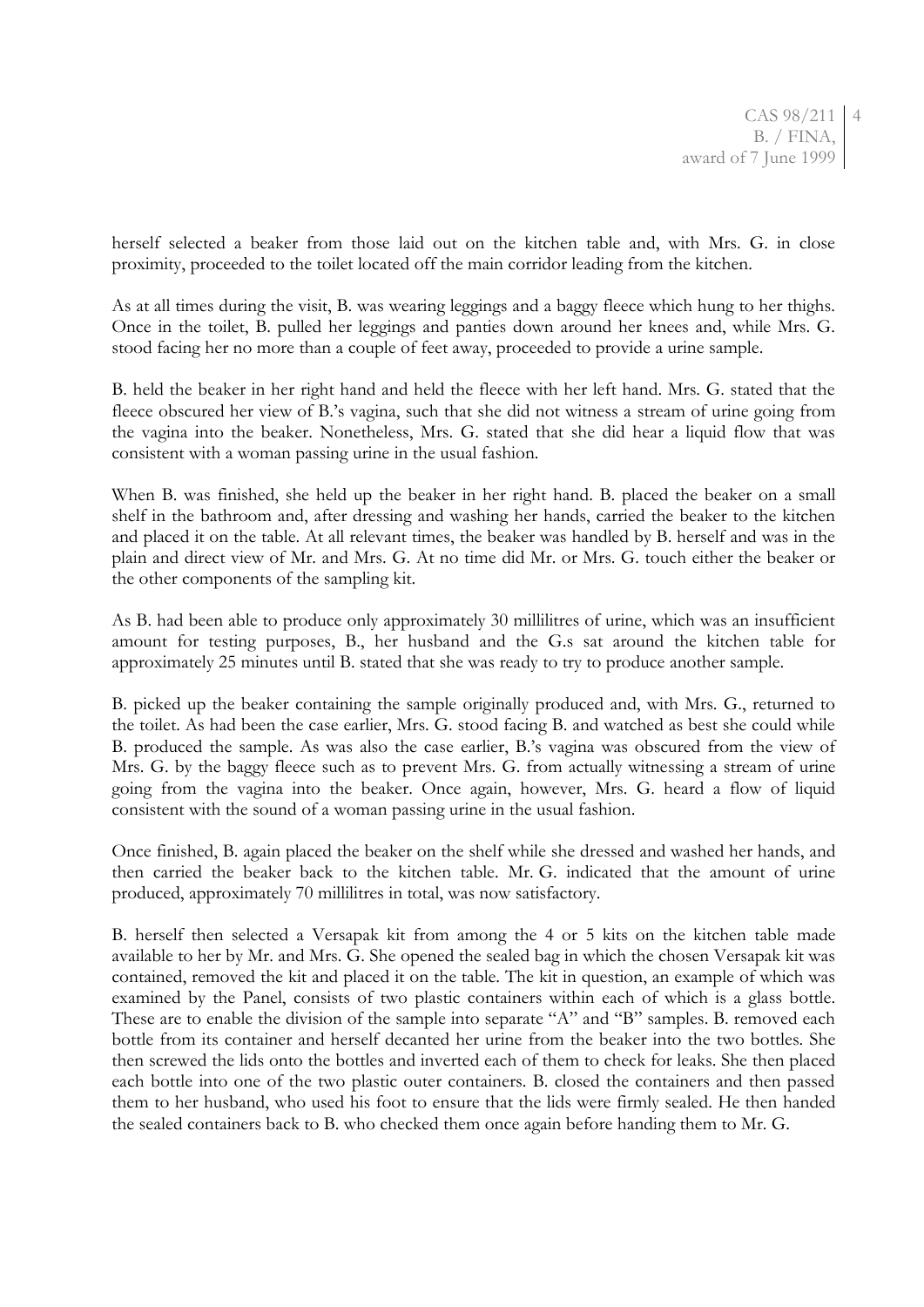Mr. G. placed the two sealed containers in their plastic bag and then placed the plastic bag into a carrying bag that he described as a "rectangular document container" with a "normal clasp"; that is, it was not a "security bag".

It is important to emphasise that at no time during the operation described above did Mr. or Mrs. G. touch the beaker or the components of the Versapak kit prior to the sealing of the outer containers by the Appellant and her husband. Mr. G. only touched the Versapak kit after it had been sealed as described above and handed to him by B.

After B. decanted her urine from the beaker into the two bottles and sealed the bottles in their containers, as described above, and after the containers were placed into Mr. G.'s carrying bag, Mr. G. noticed that there remained in the beaker sufficient urine to enable a litmus test to be carried out on the residue. The test in question, which consists of a pH and specific gravity test, is intended to determine if urine is sufficiently concentrated to enable the sample to be satisfactorily analysed. This litmus test is an element of the IOC sampling procedure and a normal part of IDTM's sampling and collection procedure. It is not, however, mandated by FINA's procedure. Nonetheless, the test was performed and the result confirmed by B.

Mr. G. then completed the Doping Control Form ("DCF"). The numeric code for each of the two sample bottles into which B. had decanted her urine - the "A" and "B" samples - were read out by B. and entered on the form by Mr. G. as: A 074396 and B 074396. B. completed the required declaration relating to drugs recently used, whereupon Mr. G. handed her the completed doping control form which she verified and signed. The husband also signed the form.

Mr. G. then handed Appellant her copies (parts 4 and 5) of the completed doping control form. The Counsel for the Appellant correctly drew our attention to the fact that the copies of the form provided to B. do not include the time of the sampling, as required, whereas the other copies do include the time. This, it was suggested, could only be the result of improper tampering with the form by Mr. or Mrs. G., constituting evidence of their bad faith and casting doubt on the legitimacy of the sampling process. We reject any such inference or suggestion. On the contrary, we accept Mr. G.'s evidence and consider that this in no way compromises either the sampling or the testing procedure. Mr. G. told us, with candour and sincerity, that while he cannot recollect precisely the circumstances in which the time would have been added to certain copies of the form, he surmises that he had already detached parts 4 and 5 and handed them to Appellant, realising only subsequently that he had forgotten to include the time which he then added to the remaining copies.

Mr. and Mrs. G. were conscious of the fact that B. had stated that she had arranged to pick someone up at Dublin Airport. Accordingly, they collected their equipment and exited the house as quickly as possible.

Mr. and Mrs. G. returned to their automobile, into which they placed the bag containing B.'s sample. After starting the car, Mr. G. asked Mrs. G. whether she had "smelled anything" during the collection procedure. This question elicited from Mrs. G. the comment that, while sitting at the kitchen table after the second increment had been produced, she had in fact noticed a sweet liquortype odour which reminded her of "Irish Mist", a sweet whisky liqueur. Mr. G. stated that he too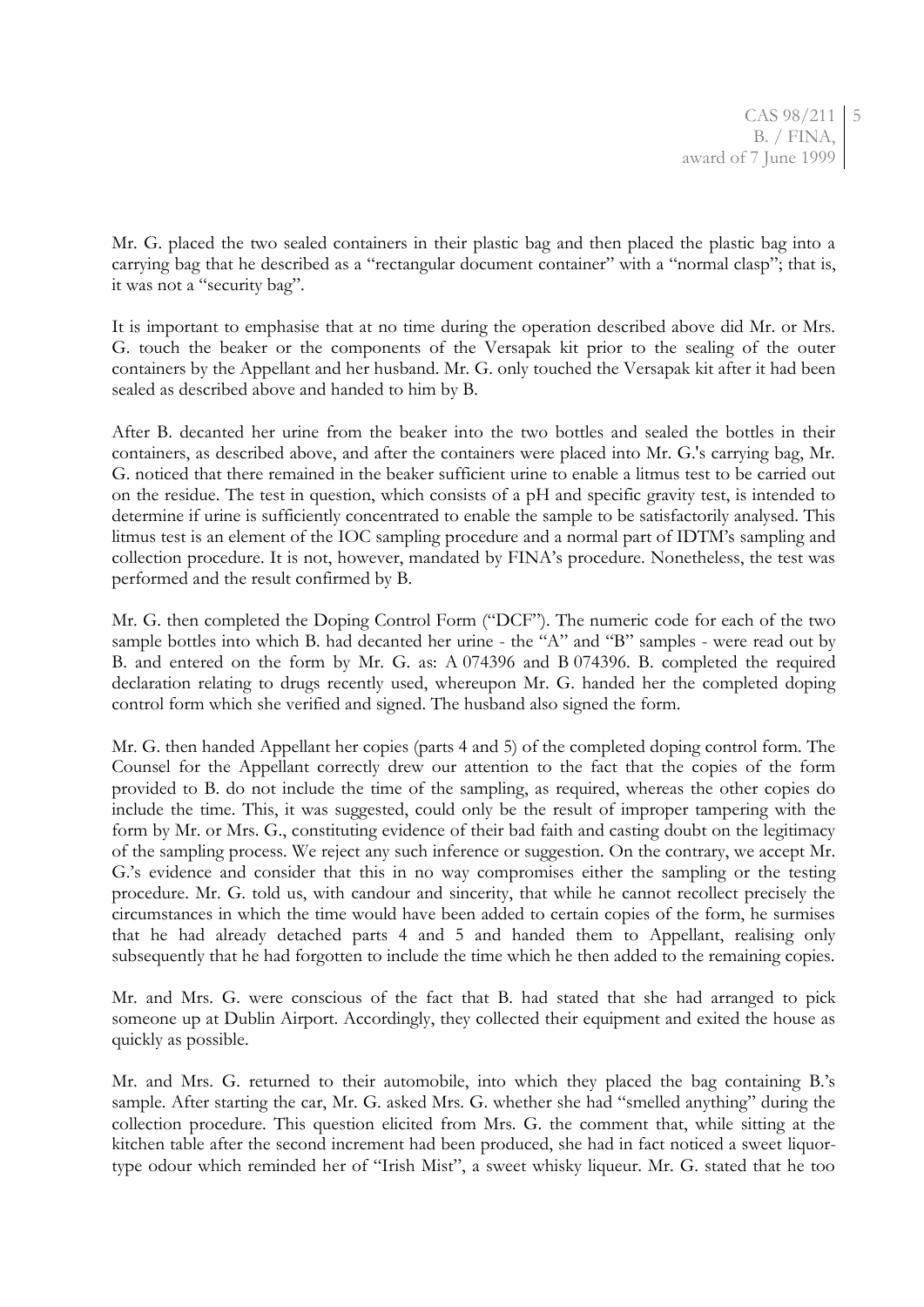had noticed an odour of alcoholic spirits, though for him the smell was more akin to "Southern Comfort".

Both Mr. and Mrs. G. testified that they chose not to say anything about this smell at the time, either because the smell seemed an insufficient basis to intrude further upon B. or because it appeared that the sample had in fact been produced correctly. Nonetheless, while discussing the matter subsequently, in their car, Mr. and Mrs. G. agreed that their observations should be mentioned in the report ("Mission Summary") sent to IDTM. This was done, and the note "peculiar odour – sweet + alcohol/spirit" was included in the report.

On leaving the Appellant's house, Mr. and Mrs. G. drove to the place where they breakfasted at approximately 9:30. They brought with them into the restaurant the bag containing B.'s sample, and the bag remained in their sight at all times. Upon returning to their home, Mr. G. removed the bag from the car and brought it into the house, where he wrapped the two containers in white polystyrene foam and placed them in the refrigerator until they could be turned over to DHL Courier Service for delivery to the testing laboratory in Barcelona.

Mr. G. stated that, in his experience, the staff employed by DHL during the weekend tended to be less experienced and competent than their weekday colleagues. Accordingly, Mr. G. decided not to call DHL, and so not to forward B.'s sample to the laboratory in Barcelona until the following Monday, 12 January.

On the morning of 12 January, Mr. G. telephoned DHL and a courier arrived at his home at approximately 11:15. Mr. G. wrapped the two containers in more polystyrene foam which he secured with brown tape. He then placed the containers thus wrapped into the shipping bag provided by DHL, which he then sealed in front of the courier. The courier signed the waybill and provided Mr. G. with a copy. The required copy was also affixed to the outside of the DHL bag and, at approximately 11:30, the courier took the bag containing the samples and left. Mr. G. then forwarded his copy of the waybill to IDTM.

On 14 January 1998, the laboratory in Barcelona acknowledged receipt of the two containers A 074396 and B 074396.

On 30 January 1998, the laboratory sent its Antidoping Analysis Report to FINA. The Report stated:

*"Unequivocal signs of adulteration have been found in sample coded A 074396. The content of alcohol of the sample (concentration higher than 100 mg/ml) is in no way compatible with human consumption and the sample shows a very strong whisky odour. Its very low specific gravity (0.983 g/ml) is also compatible with a physical manipulation.*

*Additional laboratory results obtained with the sample (especially, steroid profile and isotope ratio mass spectrometry measurements) suggest the administration of some metabolic precursor of testosterone. Longitudinal follow up is recommended".*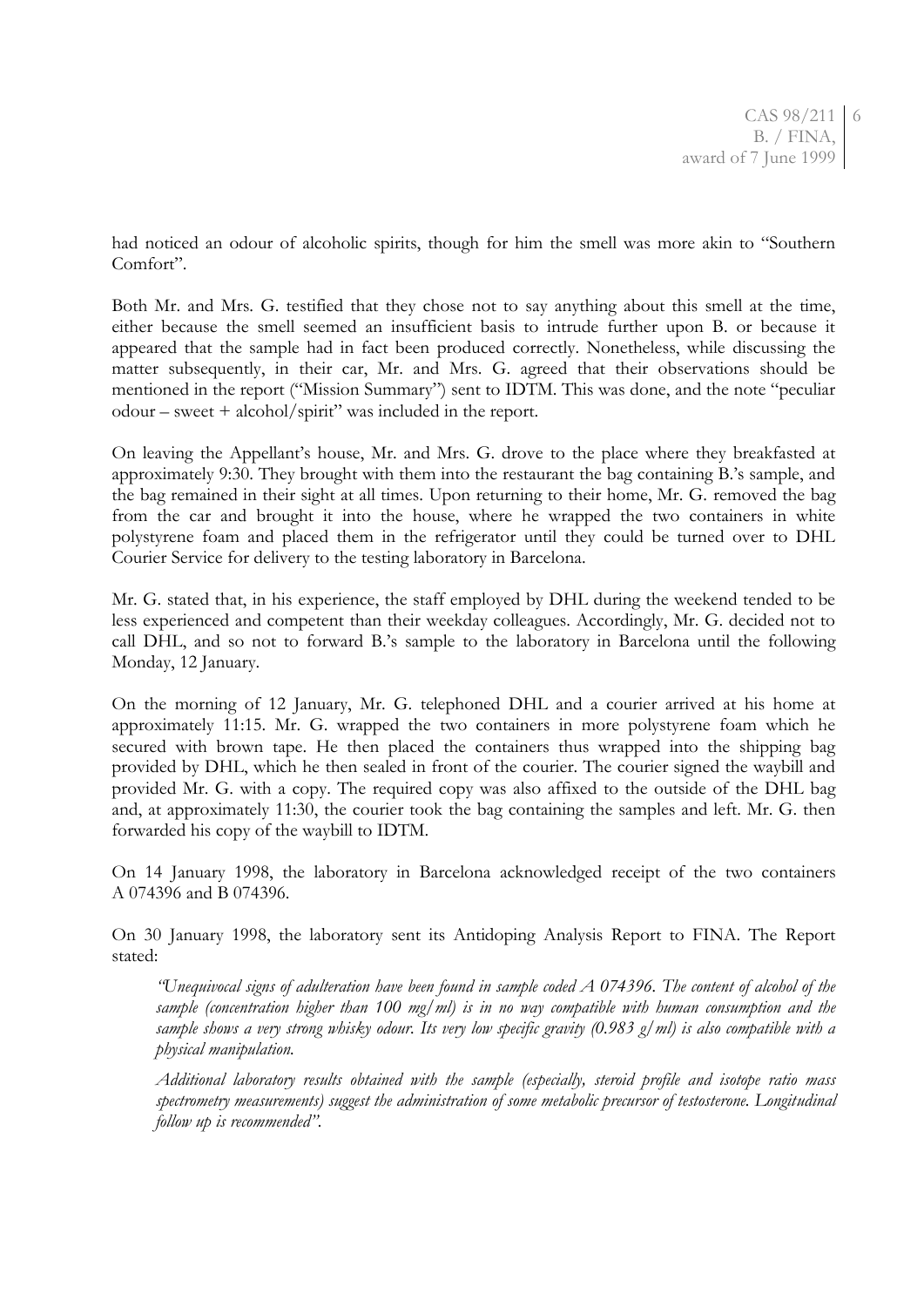On 27 April 1998, B. was informed by FINA that she had committed an offence according to FINA Rules DC 1.2(b), DC 2.1 and DC 3.1(b) in relation with the "A" sample collected on 10 January 1998, and that FINA was prepared to proceed with the analysis of the "B" sample.

The analysis of the "B" sample was performed on 21 May 1998 at the laboratory. The Counsel for the Appellant attended.

The same day, the laboratory sent its Antidoping Analysis Report concerning the "B" sample to FINA:

*"Unequivocal signs of adulteration have been found in sample coded B 043396. The content of ethanol of the sample (concentration higher than 100 mg/ml) is in no way compatible with human consumption and the sample shows a very strong whisky-like odour. Its very low specific gravity is also compatible with a physical manipulation.*

*These results are in agreement with those found in the corresponding A sample".*

A hearing before the FINA Doping Panel was held on 24 July 1998.

On 6 August 1998, the FINA Doping Panel found that B. had committed a doping offence under FINA Rules DC 1.2 (b) / DC 3.1 (b). She was suspended from all participation in any activities of FINA or its Member Federations, in any discipline, in international competition for a period of four years, effective immediately.

#### **LAW**

- 1. The FINA DC Rules included in the FINA handbook 1998-2000 apply [refer to the provisions published in Award CAS 98/208 above].
- 2. The FINA Guidelines for Doping Control, 3rd edition, dated 15 April 1997, stated at the material time, and provide, so far as material:

*"7. UNANNOUNCED OUT-OF-COMPETITION DOPING CONTROL*

*7.1 Unannounced doping control may be imposed by FINA in every Member country subject to the*  laws in each country. All Members of FINA should include in their constitution a provision obliging that *Member to allow unannounced doping control of any athlete under its jurisdiction. Such unannounced doping control shall focus upon anabolic agents and other substances which will effect the detection of anabolic agents.*

*7.2 FINA will, on the advice of the Medical Commission, appoint Independent Sampling Agencies to conduct unannounced doping control.*

*7.3 FINA shall keep a register of athletes who are subject to unannounced doping control, based upon current world rankings. The Medical Commission shall select athletes from the register for unannounced testing.*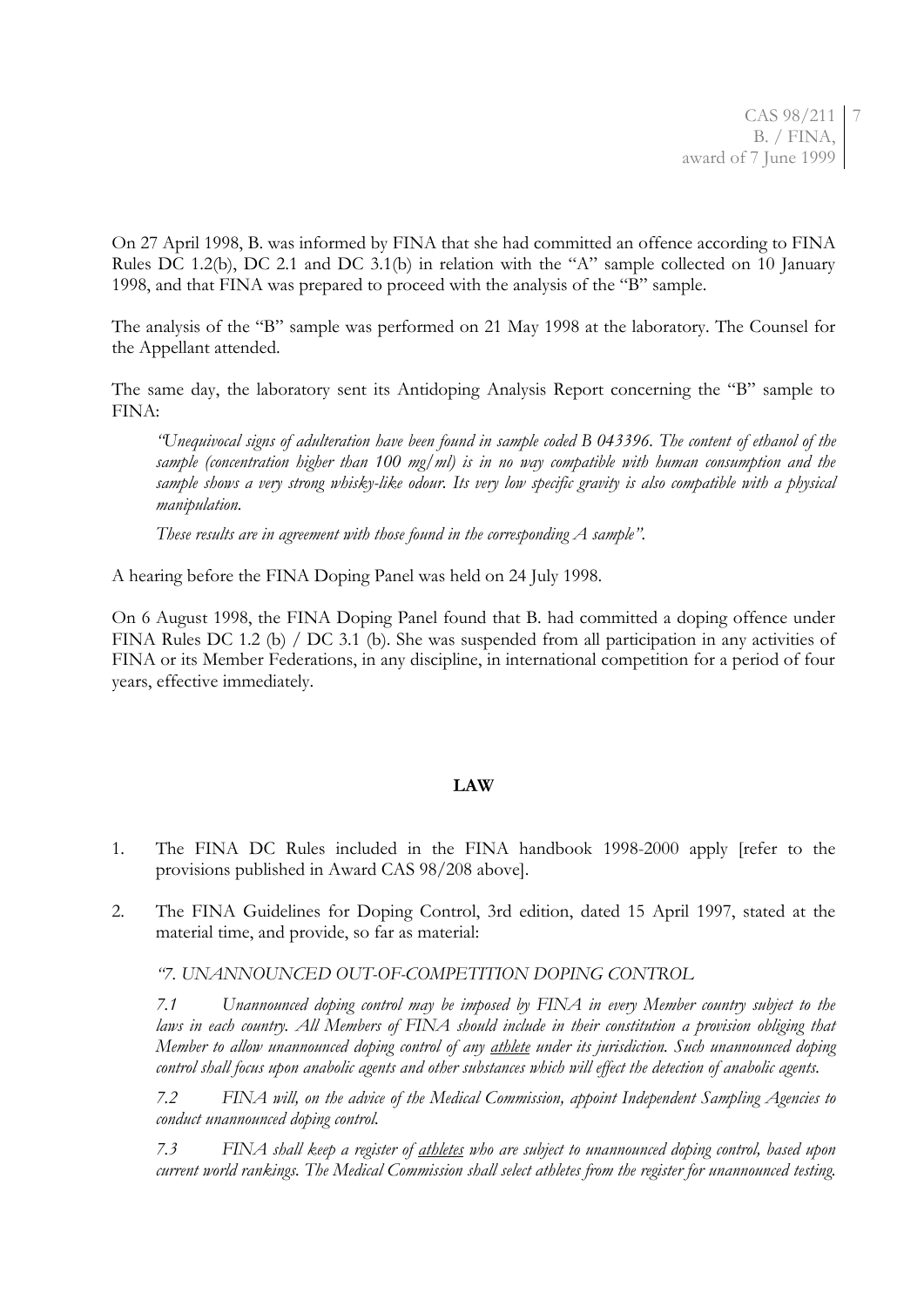*However, individual athletes or groups of athletes not listed on the register may be tested at the discretion of FINA.*

*7.4 When an athlete has been selected for unannounced doping control, the test person may either make an appointment to meet an athlete or he may arrive unannounced at the athlete's training camp, accommodation or any other place where the athlete is likely to be found. Authorization for doping control shall be in writing by FINA.*

*7.5 Arrangements for collection of the sample shall be made as soon as possible after contact with the athlete has been made. It is the athlete's responsibility to check arranged date, time and precise location of the meeting.*

*7.6 Where an SO arrives unannounced he must give the athlete reasonable time to complete any reasonable activity in which he is engaged, but testing should commence as soon as possible. The SO shall show proof of identity and provide a copy of his letter of appointment from FINA. The SO shall also require proof of identity of the athlete. The urine sample shall be collected according to FINA rules to ensure the identity and security of the sample and the privacy of the athlete. The athlete shall stay in view of the SO until the sample is collected.*

*7.7 If the athlete refuses to provide a urine sample, the SO shall explain to the athlete that by refusing to provide a sample, he shall be deemed to have refused to submit to doping control and may be subject to sanctions under DC 9. If the athlete still refuses to provide a sample, the test person shall note this on the doping control form, sign his name to the form and ask the athlete to sign the form. The test person shall also note any other irregularities in the doping control process.*

*7.8 The nature of unannounced, out-of-competition, doping control makes it desirable that little or no prior warning is given to the competitor. Every effort will be made by the SO to collect the sample speedily and efficiently with the minimum of interruption to the competitor's training, social or work arrangements. If there is an interruption, however, no athlete may take action to gain compensation for any inconvenience incurred.*

*7.9 If an athlete is found to have a positive result, the sanctions will be applied by the FINA Doping Panel as if it were during competition.*

*7.10 Member Federations shall have the obligation to submit the names, addresses and telephone numbers of competitors as requested by FINA, to enable FINA to conduct unannounced testing (Appendix 2d).*

*7.11 If FINA attempts to conduct unannounced testing but is twice unable to locate a competitor at the address or location provided to FINA for such purposes, FINA shall send notice regarding the situation to both the competitor and his federation, requesting more detailed information as to the competitor's schedule. If the competitor cannot be located thereafter for a doping control test, the competitor may be considered to have refused to submit to doping control.* 

[emphasis added]

*8. SANCTIONS*

*8.3 Sanctions are set forth in DC 9 as follows:*

*DC 9.1 For the purpose of these Rules, the following shall be regarded as "doping offenses":*

- *a) the finding in an athlete's/competitor's body tissue or fluids of a banned substance;*
- *b) the use or taking advantage of banned techniques;*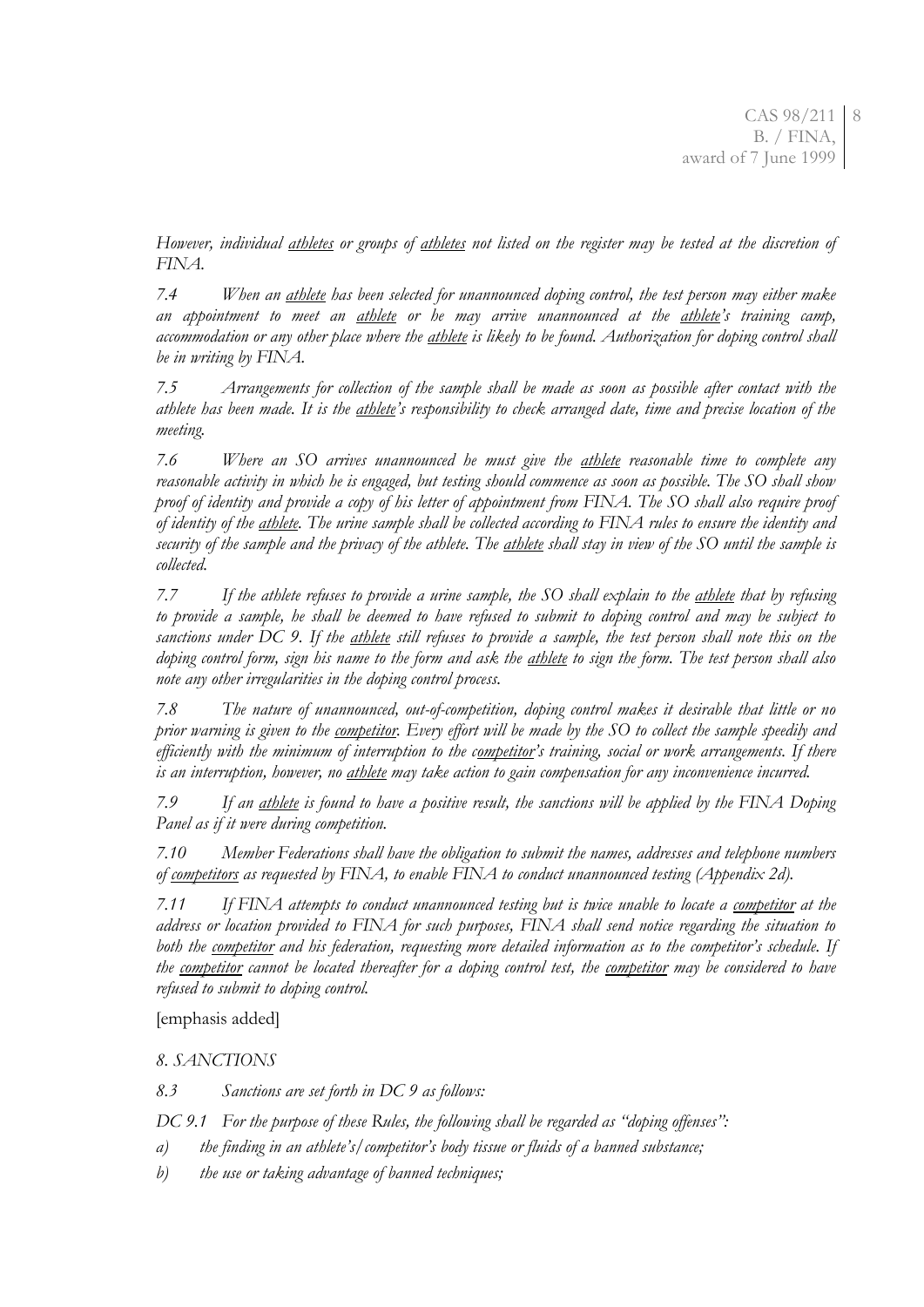*…*

*d) the failure or refusal of the athlete/competitor to submit to doping control;*

*…*

*DC 9.2 Rules regarding "sanctions" are set forth in DC 9 as follows:*

*f) For all other violation of these Rules related to Coping Control, sanctions may be imposed at the discretion of the Doping Panel.*

*DC 9.4. As used in DC 9.2. and other DC Rules, "suspension" shall mean that the individual sanctioned shall not participate in any activities of FINA or any of its Member federations, in any discipline, in international competition, including acting as a competitor, delegate, coach, leader, physician or other representative of FINA or a Member federation. Unless otherwise determined by the appropriate body, a suspension shall take effect from the date that the athlete/competitor provides a sample. As used in DC 9.2., and other DC Rules "expulsion" shall mean suspension for life."*

It should also be noted that at page 27 of the Guidelines, the subject of unannounced/out-ofcompetition doping control is discussed in the following general, non-normative manner:

*From a practical point of view, doping substances and methods, fall into two main categories, one in which they are used at competitions to temporarily increase physical capacity (e.g. stimulants, narcotic analgesics) and one in which they are used outside of competition to enhance the effects of training (e.g. Anabolic androgenic steroids, growth hormones, and chemically or pharmacological related compounds). For this reason, an antidoping programme cannot act as a deterrent unless it includes testing both at competitions (all substances) and unannounced/out-of-competition testing (anabolic androgenic steroids, growth hormones, and chemically or pharmacological related compounds).*

*The terminology used in unannounced/out-of-competition testing is "Athlete", whilst "Competitor" is reserved for in-competition controls.*

- 3. The Appellant's case was elaborated in writing in several briefs submitted by her attorney:
	- Statement of Appeal (2 September 1998)
	- Appeal Brief (9 September1998)
	- Pre-Hearing Brief (26 April 1999)
- 4. The Appellant also made a series of so-called "preliminary submissions on points of law". In the view of the Panel, given the nature of its jurisdiction and responsibilities as set out above, Appellant's various submissions, so far as material, were properly to be disposed of in the award and were not truly "strike out" points going to the jurisdiction of the Panel. They are each addressed below.
- 5. The Appellant's first point was that the Respondent had failed to reach a decision in accordance with the appropriate burden of proof.
- 6. The Panel did not find it necessary to consider the factual basis for this submission, given that the hearing before it was a hearing *de novo* and, accordingly, any error of law as to burden of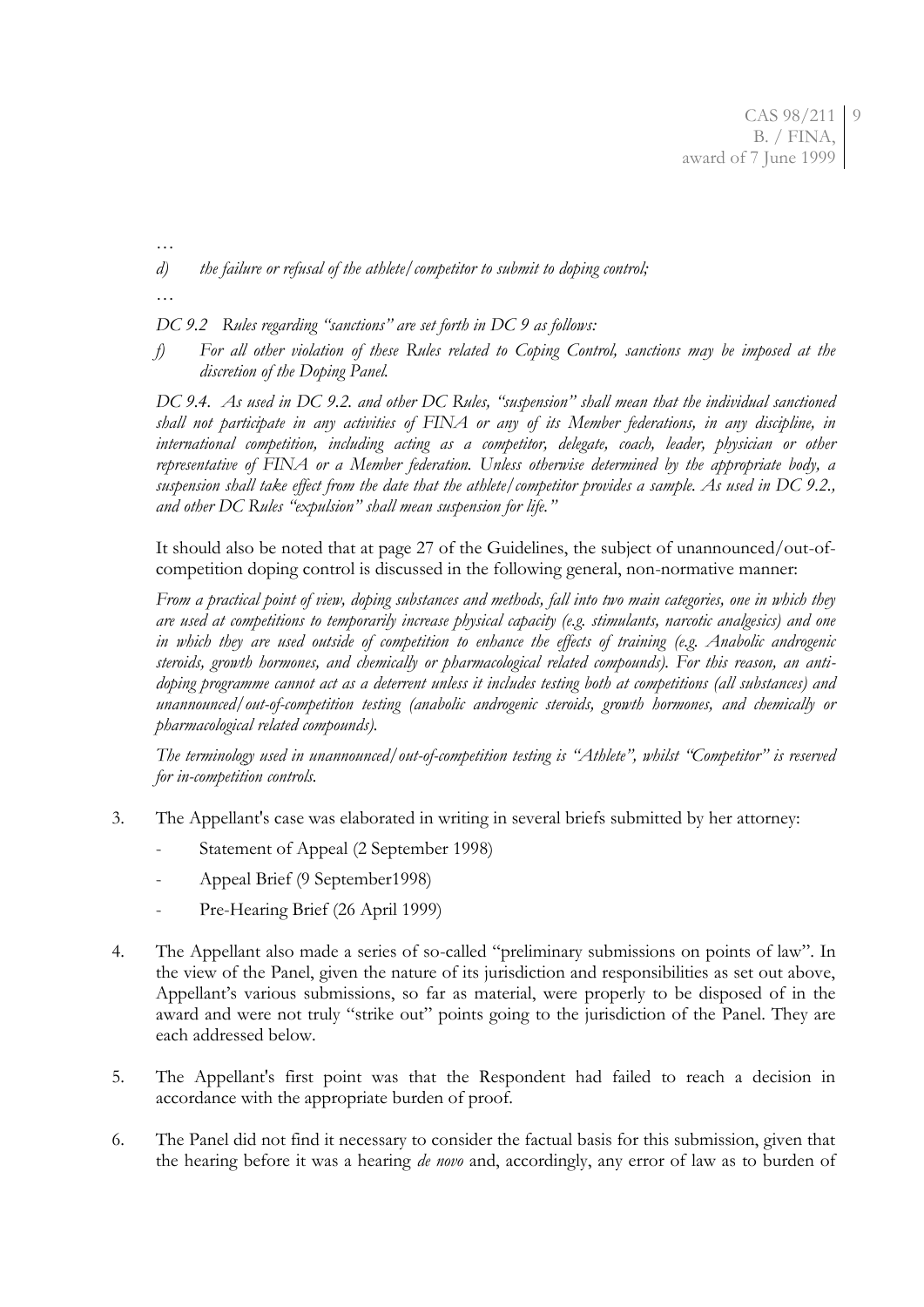proof or otherwise perpetrated by the FINA Doping Panel could be, and was, corrected on appeal.

- 7. The Appellant's second point was that the Chairman of the FINA Doping Panel exhibited substantial bias against the Appellant.
- 8. We did not find it necessary to consider the factual basis for this submission, given that the hearing was a hearing *de novo*. The virtue of an appeal system which allows for a full rehearing before an appellate body is that issues relating to the fairness of the hearing before the tribunal of first instance fade to the periphery (Pierre Moor, *Droit Administratif*, vol. II, Berne 1991, p. 19 citing Swiss Supreme Court cases ATF 114 Ia 307, ATF 110 Ia 81; see by analogy *Calvin v. Carr* 1980 AC 574 at pp. 592-593). The Appellant's entitlement, which she fully received, was to a system which allowed any defects in the hearing before the Doping Panel to be cured by the hearing before CAS (see CAS 98/208).
- 9. The Panel therefore finds it unnecessary to consider the charges made by the Appellant as to the alleged violation of due process and bias on the part of the FINA Doping Panel and/or its Chairman.
- 10. For the avoidance of doubt, however, the Panel stresses that its abstinence should not be taken as endorsement of those charges; on the contrary, it sees no reason to doubt the good faith of the Chairman.
- 11. The Panel does, however, suggest that it is always inadvisable, specifically because of the potential to create misunderstanding or confusion in the mind of the public, for members of a judicial or quasi-judicial body to discuss publicly their findings, in particular by way of media interviews.
- 12. The Appellant's ancillary point, i.e., that she was misled by the Chairman into believing that, before the Doping Panel's decision was reached, further evidence from Mr. and Mrs. G. would be heard, is based on a simple misconstruction of his words, which were:

*"If the result of our considerations tomorrow afternoon is that we must do some more investigations, for example, call Mr. and Mrs. [G.] for a hearing, then we will contact with you again."* [emphasis added]

(Transcript of the hearing held before the FINA Doping Control Panel, 24th July 1998, p. 69)

The Chairman was clearly indicating not that the Gs would be called, but that they might be – and then, only if the FINA Doping Panel considered itself unable otherwise to reach a conclusion.

- 13. The Appellant's third point was that Mr. and Mrs. G. lacked the authority to carry out unannounced doping tests, even if (which was contested, see para. 19 *et seq.* below) out-ofcompetition testing was itself permitted.
- 14. As to this, the key rule is FINA Doping Control Rule DC 6.1, cited above at para. 1.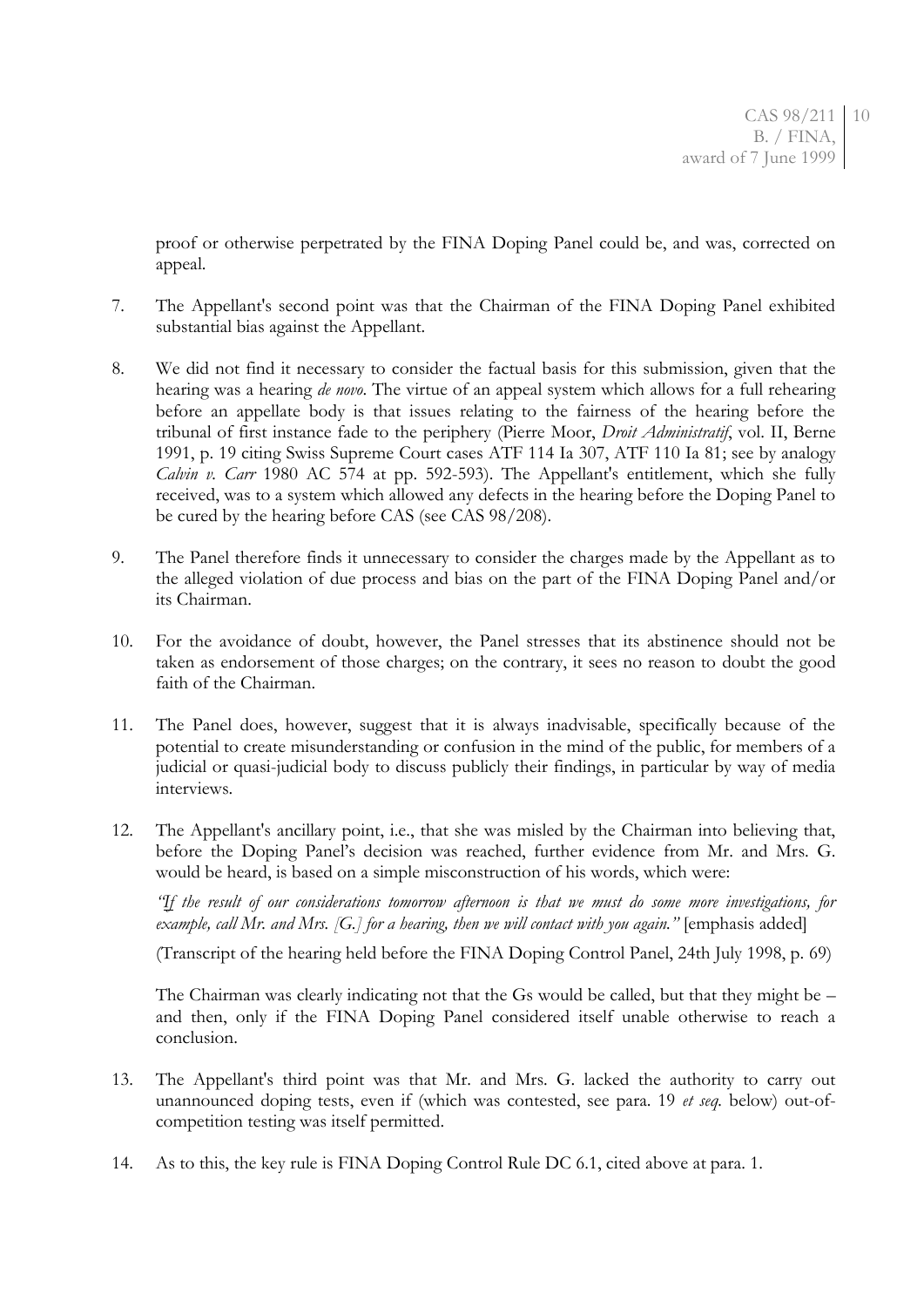- 15. It is clear, on the basis of DC 6.1, that FINA had the power to appoint a third party, such as IDTM to carry out doping tests. The agreement between FINA and IDTM dated 2 March 1995 (which was, we were advised, renewed in accordance with the provisions of its paragraph 5), expressly provided at paragraph 2.3 *"IDTM undertakes to assign one (or more) International Doping Officer(s) to the event, who are specifically trained to manage the doping control in accordance with FINA Procedural Guidelines"*. In context, the "event" in question refers to the assignment contemplated by paragraph 2.2 which provides: *"for each assignment FINA shall supply IDTM with particulars of the athlete to be tested, as well as the time and place for testing, etc."*
- 16. In our view, the FINA Rule DC 6.1 necessarily contemplates and permits the third party (which might be, as in the case of IDTM, a body corporate) itself to appoint servants or agents to perform the actual doping control sampling procedure; it is clear that FINA so interpreted it. Mr. and Mrs. G. were, for their part, duly appointed by IDTM (FINA's licence N° 980309-05) and, we were informed by Mr. Sahlström, FINA was aware that Mr. and Mrs. G. were appointed as doping control officers by IDTM.
- 17. It seems to us entirely inappropriate to construe a rule of this character with the technicality associated with, for example, a trust deed, when the rule is well capable of being given a purposive construction that respects the practicalities of its subject-matter. We also draw attention to the fact that the Appellant had previously been subjected to out-of-competition testing by Mr. and Mrs. G. on several occasions, without protesting their authority.
- 18. We conclude that Mr. and Mrs. G., singly or jointly, properly acted on the day in question as sampling officers within the contemplation of Rule DC 6.1.
- 19. The Appellant's fourth point was that unannounced testing *out-of-competition* is not permitted by the FINA Rules.
- 20. It is to be noted at the outset that the Appellant's construction makes a nonsense of Rule DC 6.2, which clearly contemplates that unannounced testing can take place both out-ofcompetition as well as during competition – see the clause beginning with the word *"including ...".*
- 21. The Appellant sought to counter this by suggesting that such testing would be legitimate only if the person tested were a competitor in an actual event – but this construction only introduces a further nonsense into the rule. A person, while competing in a particular event, cannot simultaneously be tested outside such event.
- 22. The entirety of the Appellant's case pivots upon the fact that, at page 27 of the Guidelines, in a non-normative passage, it is stated that: "*The terminology used in unannounced/out-of-competition testing is "Athlete" whilst "Competitor" is reserved for in-competition controls"* (see above).
- 23. As to this, the Panel notes: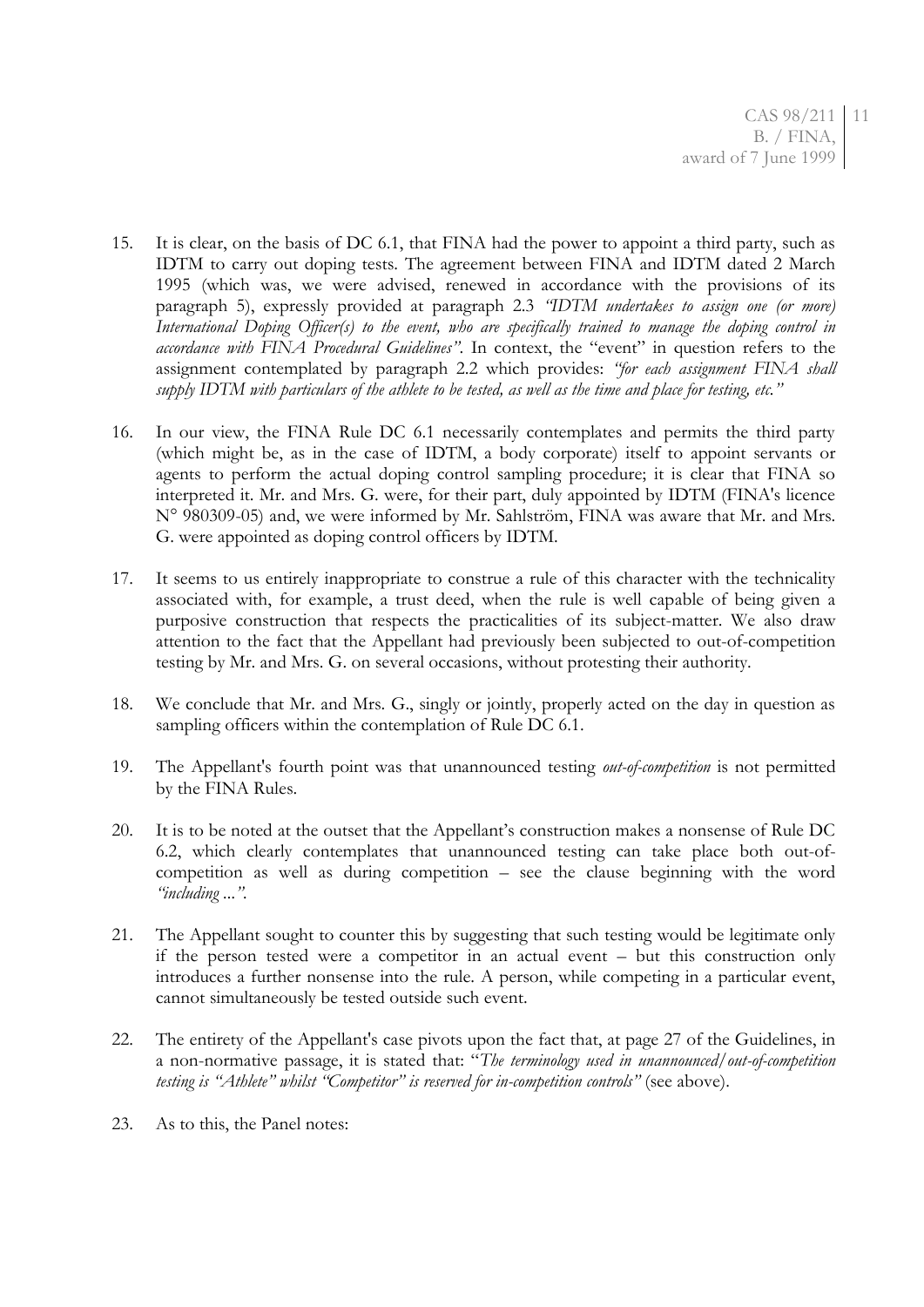- (i) it is also expressly provided in the Guidelines that any inconsistency between the Rules and the Guidelines must be resolved in favour of the Rules (FINA Guidelines for Doping control, Third edition, p. 5)
- (ii) the passage on which reliance is placed is in the non-normative "question and answer" section of the Guidelines:
- (iii) there are many junctures at which the Rules use "competitor" and "athlete" indifferently and identically; most notably, Rule DC 9.1, which refers to sanctions on competitors, is translated in the equivalent Guideline 8.3 into sanctions on athletes (see above).
- 24. It therefore appears to us that this single sentence is too fragile a platform on which to erect and support Appellant's contention.
- 25. The Panel is in no doubt that the burden of proof lay upon FINA to establish that an offence had been committed. This flows from the language of the doping control provisions as well as general principles of Swiss civil law (Article 8, Swiss Civil Code). The presumption of innocence operates in the Appellant's favour until FINA discharges that initial burden.
- 26. The Panel is equally in no doubt that the standard of proof required of FINA is high: less than the criminal standard, but more than the ordinary civil standard. The Panel is content to adopt the test set out in K. and G. v. IOC (see CAS OG 96/003-004) ("K."): "*ingredients must be established to the comfortable satisfaction of the Court having in mind the seriousness of the allegation which is made"*. To adopt a criminal standard (at any rate, where the disciplinary charge is not a criminal offence) is to confuse the public law of the state with the private law of an association (see CAS 98/208).
- 27. The Panel further accepts that, inasmuch as an allegation of manipulation includes an element of *mens rea* and attributes dishonesty to an athlete (whereas other doping offences may be ones of strict liability), such an allegation bespeaks an extremely high degree of seriousness.
- 28. Resolution of the twin questions of burden and standard of proof, however, does not *per se* answer the further question of what it is that has to be proved.
- 29. The Appellant (as was her entitlement) ran two main factual arguments in tandem (which were, it should be noted, inconsistent the one with the other). The first was that the chain of custody of Appellant's sample had not been established, and therefore the Panel ought to have sufficient doubt as to whether the sample tested at the Barcelona laboratory was in fact her sample. The second was that, if the sample tested was her sample, it had been manipulated by a person other than the athlete herself.
- 30. We shall examine these arguments in turn. We note, at the outset, that there were limited disputes between the Appellant and Mr. and Mrs. G. as to primary facts. As to these, we preferred the evidence offered by Mr. and Mrs. G., which impressed us as being both honest and useful. More importantly, we could discern no conceivable motive on their part to distort evidence or mislead the Panel. The attack on Mr. G., on the footing that he had said in a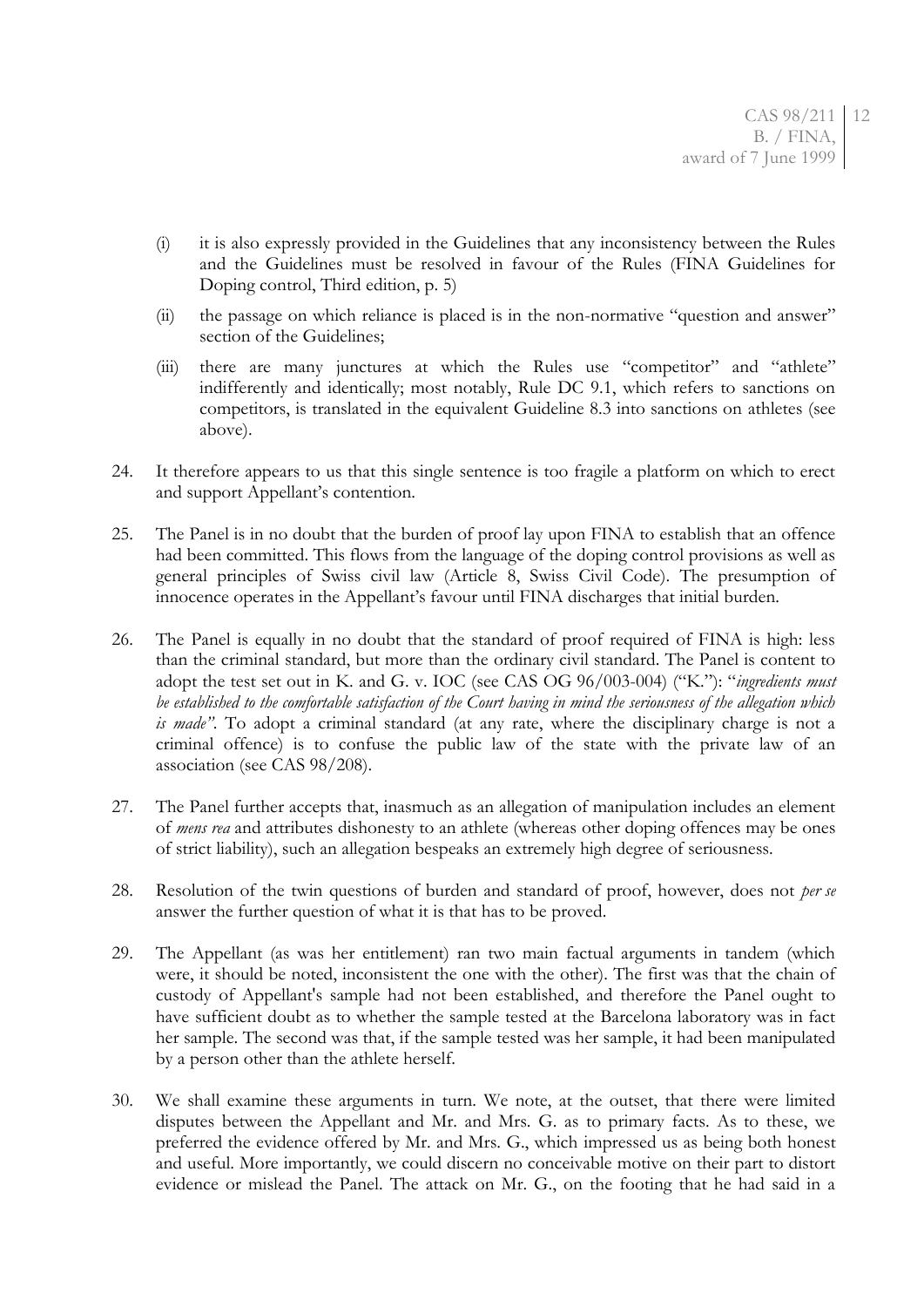television interview that he was opposed to the use of drugs by athletes, seemed to us to be entirely misjudged, not least because the Appellant herself proclaimed a similar philosophy before us.

- 31. As to chain of custody, it is necessary to bear in mind the various stages in the process of collecting, transporting and testing Appellant's sample.
- 32. The first stage, after Appellant provided the sample and (with the aid of her husband) herself sealed the containers, consisted in the transmission of the sample from the Appellant's house to the house of Mr. and Mrs. G. In this regard, Mr. and Mrs. G. told us that they placed the plastic bag containing the kit inside which was Appellant's sample into a carrying bag which they then loaded into their car; stopped once on a journey back to their own home where they took the bag out of the car and kept it in eyeshot; and, on arrival at their home, stored the containers with the sample in the refrigerator, whence they were removed only for the purpose of supply to DHL for onward transmission.
- 33. We find no break in the link of chain of custody at this first stage, and we accept the evidence of Mr. and Mrs. G. that the sample was at all times safely stored. It was suggested that to leave the sample in their refrigerator over a weekend was inappropriate practice. We do not see why. Who knew of the sample's whereabouts or could have had access to a private fridge other than the custodians themselves? Moreover, although Mr. and Mrs. G. could not recollect consistently the one with the other precisely on which shelf in the refrigerator the sample was placed, both assured us that, come Monday morning, it had not been moved from where it had been originally placed. We accept that evidence.
- 34. The second stage was the transport by DHL. It was asserted, on the basis of the fate of a previous sample, sent in November 1997, which for a fortnight had gone, in the Appellant's counsel's vivid phrase "on walkabout" (but which we prefer, more dispassionately, to refer to as 'not accounted for'), that we should regard the custody with DHL between 12 January, when Mr. and Mrs. G. consigned the sample to DHL, and 14 January, when the sample was received at the Barcelona laboratory, as suspect and insecure.
- 35. DHL is a carrier of international reputation. We see no reason to assume that the sample, which arrived timeously on this occasion, was not in DHL's custody throughout. IDTM has since enquired of DHL whether it could confirm that there was no departure from proper practice in relation to this sample; in response, a letter from DHL to this effect was supplied to us.
- 36. The third stage occurred when the sample was in the possession of the Barcelona laboratory. At this juncture, the Appellant faced the high hurdle of the presumption of regularity embodied in the FINA Rule DC 8.1. It seems to us that such presumption is not disturbed by the astute tactics, employed by Appellant, of first compelling the laboratory to produce documents which it is not normally obliged to produce, and then suggesting that not all documents evidencing the location of samples on a day-by-day and hour-by-hour basis had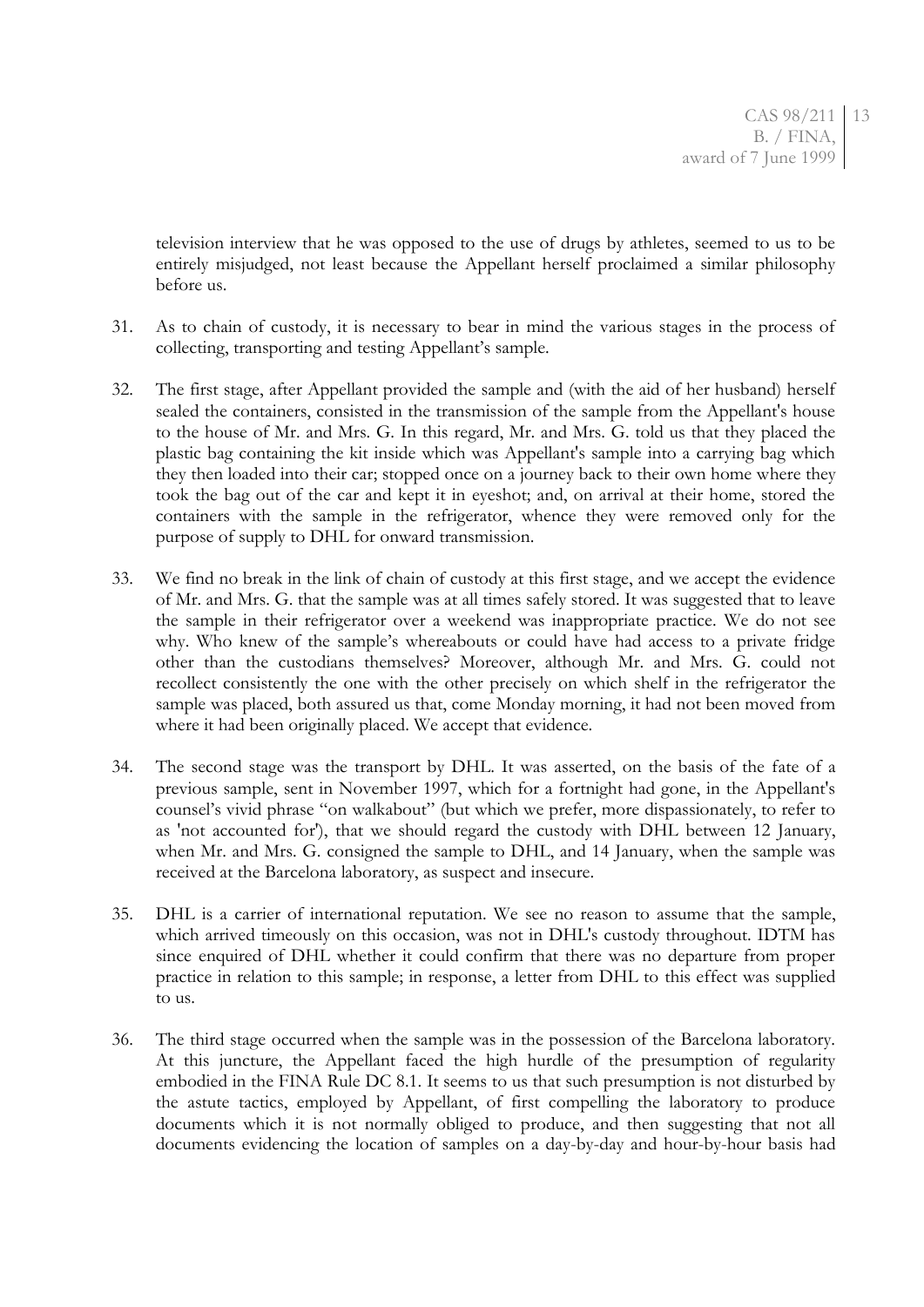been produced, thereby suggesting that there was  $-$  or may have been  $-$  a break in the chain of custody.

- 37. In our view, the Appellant signally failed to discharge the burden which lay upon her to dislodge the presumption of regularity. On the contrary, with the assistance of the interpretation of Professor Segura of the Barcelona laboratory, we are content to accept that the documentation which was produced showed that, except on occasions when the A and B samples were removed for testing, they remained properly in cold storage throughout. What transpired the testing of the B sample is, in any event, irrelevant.
- 38. The Appellant's first line of argument accordingly failed. We are convinced that the sample which was tested was in fact that of the Appellant.
- 39. In essence, the Appellant contended that the burden of proof lay upon the Respondent to eliminate all possibilities other than manipulation by the Appellant.
- 40. We do not believe that this position reflects a correct legal analysis. The Respondent's burden was only, but sufficiently, to make the Panel "comfortably satisfied" that the Appellant was the culprit. But even if the Appellant's contention were correct, we consider that the Respondent discharged its burden.
- 41. In summary, it does not appear to us that there is, or was, any person other than the Appellant who at any relevant time had the motive, opportunity, or technical skill to manipulate the sample in a manner that would be undetected, or indeed that the sample was in any way manipulated.
- 42. Although invited to do so, Appellant's counsel declined and, in our view, was unable to formulate any hypothesis that would point the finger at some such other person, whether identified or not. If and insofar as he invited us to consider in an abstract manner the possibility that either the Gs or some officer or employee of FINA were guilty of such manipulation, we utterly reject this suggestion.
- 43. Mr. and Mrs. G. struck us, we repeat, as truthful witnesses. They gave their evidence with care. Their integrity was not in serious question. Although on a previous occasion, more that a decade and a half ago, Mr. G. distorted an entry form to the advantage of a national athlete for the first World Athletic Championship in Helsinki, it is notable that the relevant athletic authorities did not see fit to penalise him nor, in the event, to disqualify or prevent the athlete from competing. Moreover, it is a quantum leap to suggest that those facts provide a legitimate basis for an inference that, over fifteen years later, Mr. G. might have penalised an athlete of the same country by manipulating a drug sample. As regards Mrs. G., there was not even the slightest challenge to her character.
- 44. As to FINA, we find it incredible that it should be suggested that the Federation was concerned to inculpate the Appellant, including by manipulating her samples, rather than to satisfy itself as to whether the rumours which swirled around the swimmer were well founded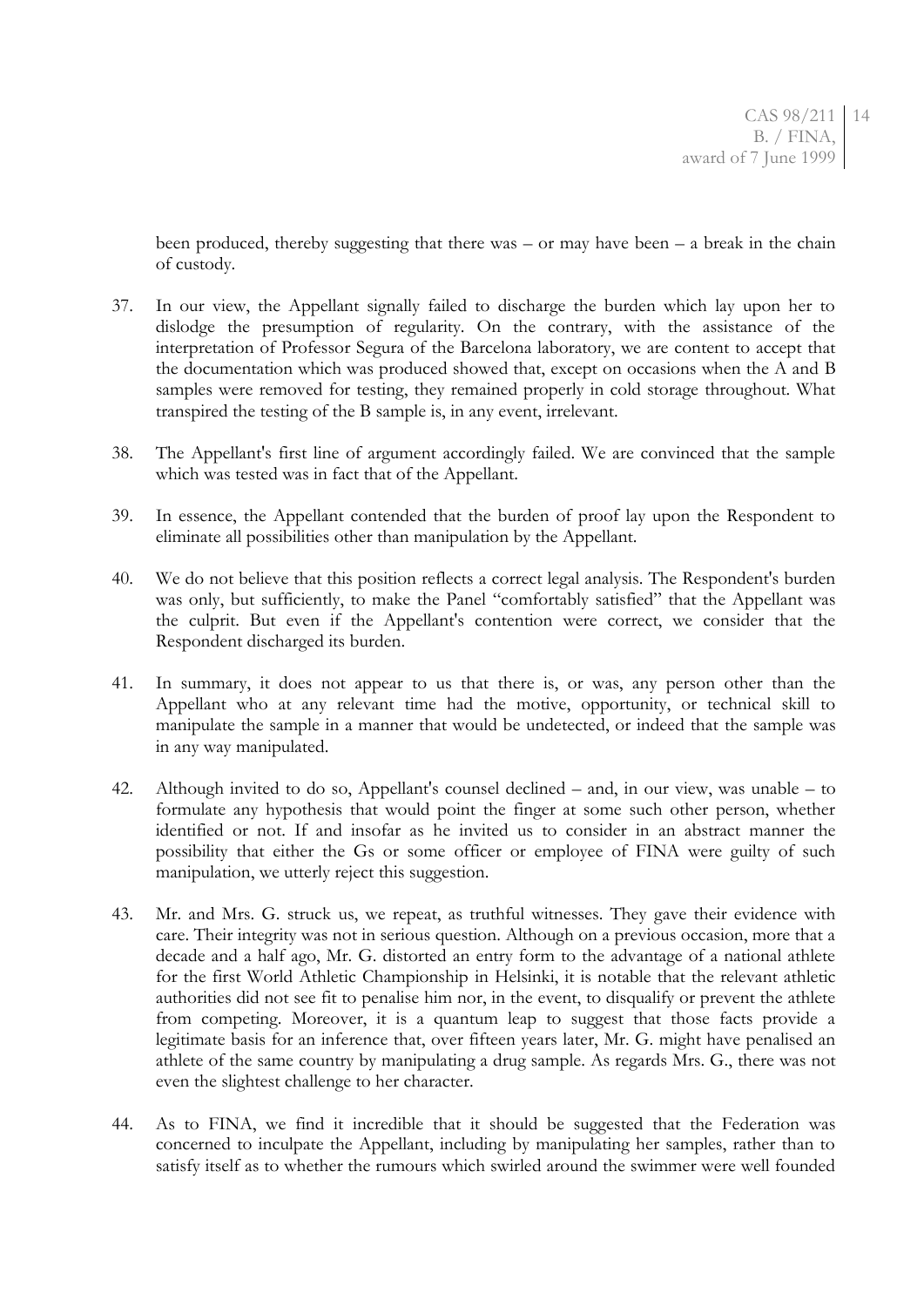or not – a wholly proper exercise for the governing body of an international sport. The fact that Appellant's counsel was constrained (on instructions) to fire off these volleys in all directions, of itself suggests that he had no single legitimate target for his accusations and implications.

45. It has to be borne in mind that it is not even proven that Versapaks can be opened and closed illicitly without detection. The report of the independent Institut concluded:

*"It is therefore possible to answer the questions of the mission:*

*The container sample B074396 given to us as used by B. does not show any sign (in the ways we have been able to experiment with) that there was an attempt illicitly to open the container and to close it again prior to testing.*

*Within the limits of our experimentation, it is not possible to illicitly open the type of canisters tested without leaving any indication that it has been opened and closed.*

*Further marks could be found depending on the type of tool used (chemical detection of metal) and the heating procedure (tape remnants from the unused sample, etc). Potentially, further marks could be visible inside the closing mechanism due to the two way movements and forces applied to the sealing teeth."*

(Report PFS 170-04.99, p. 47, Institut de Police Scientifique et de Criminologie, Lausanne).

- 46. Mrs. Bonfanti did acknowledge, with professional independence, that not all possible tests had been capable of being carried out in the available time; the fact remains that she carried out those tests which she determined were most useful, and they did not produce a result of any assistance to the Appellant. According to Mr. Hatton, Versapak also carried out its own tests, which equally led to the same conclusions. There was a suggestion in the newspapers that in the case of some other unrelated disciplinary proceedings an unidentified person in the Cologne laboratory had demonstrated that Versapaks could be illicitly opened without detection. But no details whatsoever were provided of the tests carried out; nor, indeed, was there any primary evidence that this rumour, referred to in a letter from Versapak to IDTM dated 1 July 1997, had any factual substance. We could not accept such a rumour or suggestion as sufficient basis for raising a reasonable possibility that Versapaks could be opened without detection.
- 47. We rejected an application by Appellant's counsel to call Dr. Brown, who (we assume on the basis of a newspaper article enclosed with the exhibits filed) might have sought to give evidence to contrary effect. Given:
	- (i) our procedural directions (15 March; 6, 14 and 20 April 1999);
	- (ii) the fact that the undetectability of any illicit opening of a Versapak was necessarily a key part of the Appellant's defence against the charge brought by FINA;
	- (iii) the fact that Appellant's counsel was notified on 6 April 1999 that the Panel wished the independent expert to investigate this very fact; and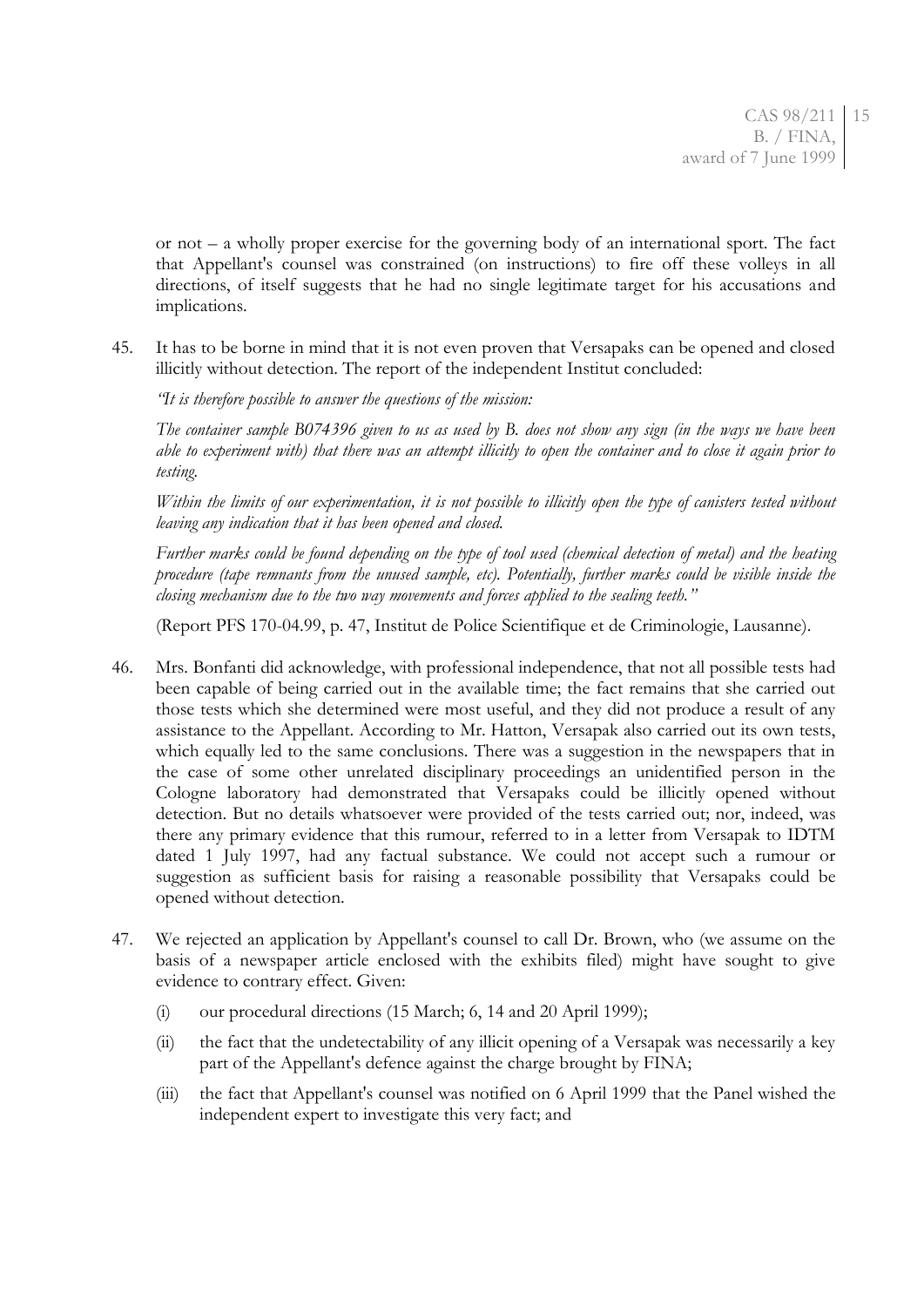(iv) the fact that the Appellant had included Dr. Brown in her original list of witnesses, but then subsequently failed to submit any witness statement by him or in any way to indicate that she still intended to call him as a witness.

We concluded that it would be wholly inequitable and unfair to allow the Appellant to spring such an ambush upon the Respondent.

- 48. We should add, however, that even had the Panel been provided unambiguous evidence that, in some ingenious way, a Versapak could be illicitly opened without detection, this would have constituted a necessary, but far from sufficient, basis for the Appellant's hypothesis of third-party manipulation in this case.
- 49. For such hypothesis to have any credence, one would have to assume a striking coincidence of factors, including:
	- (i) a person existed who wished to manipulate the Appellant's sample;
	- (ii) such a person would be aware of not only the unannounced test (of which only persons within IDTM should have been aware) but also of the location of the sample – which, it must be remembered, was anonymised in accordance with the usual procedures – at one or more of the various stages in the chain of custody;
	- (iii) that person had access to the sample at one or other of the various stages of custody, namely:
		- the refrigerator of Mr. and Mrs. G. (only one of their daughters was at home that weekend),
		- during the course of transit with DHL,
		- in the laboratory where, according to Professor Segura, only he had knowledge of the whereabouts of the sample and the means of access to it;
	- (iv) such a person had carried out experiments that identified how Versapaks of the kind containing the Appellant's samples could be opened without detection.
- 50. It seems to us that when, in the criminal sphere, the law discriminates between reasonable and unreasonable doubt, it has precisely this kind of dividing line in mind, and we reiterate that, here, the burden on the Respondents is less than the criminal burden. In future, it may be desirable to store Versapaks (or other approved canisters) in a bag with a seal which would need to be broken before access could be gained to such canisters, but the absence in this case of that second element of security did not cast doubt upon the efficacy of the overall procedure.
- 51. Looking at the issue from another angle, if one accepts (as we do) the Gs' version of events i.e., that the Appellant was absent between 4 to 6 minutes after they arrived (whereas she, significantly, claims – which we reject – that it was only 1 minute) – it is easy to envisage that she was considering, it may be with her husband, a contingency plan to contaminate the sample.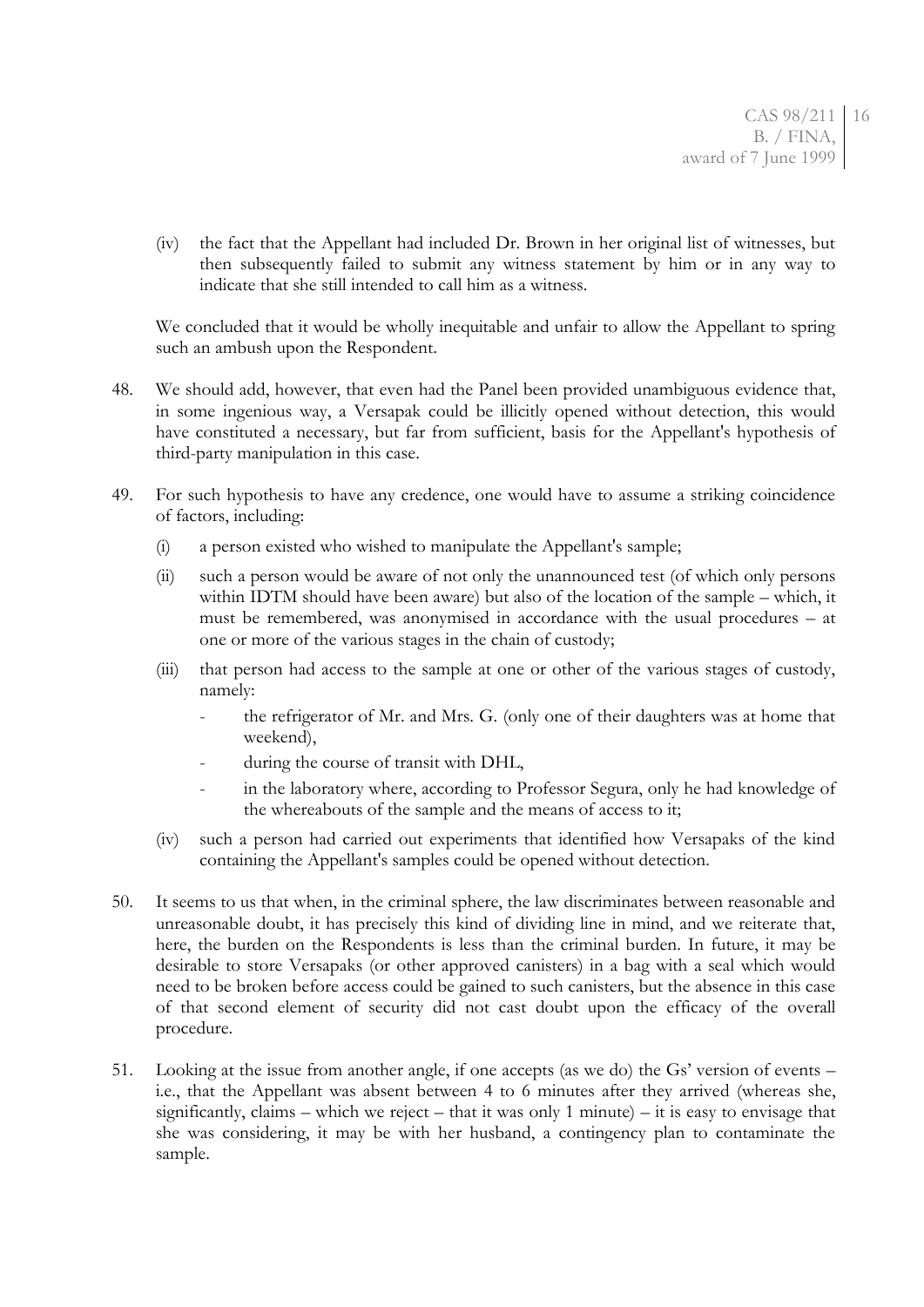### 52. Given that,

- (i) according to Mrs. G. (whose evidence we accept), that during the course of the sampling the Appellant's vagina was not visible, and that she was happy that the sample was properly provided by reason of sound rather than by sight;
- (ii) while she candidly conceded that she was not able to say that she detected any manipulation in or around the vaginal region by B., Mrs. G. was not prepared to eliminate the possibility, because – again – she could not actually see under B.'s fleece.

It seems to us that the Appellant had the opportunity to manipulate the sample. Furthermore, she self-evidently had the motive to do so if she was in fact engaged in the use of illicit substances.

53. In this context, we draw attention again to the conclusion of the laboratory in respect of the "A" and the "B" samples:

*"Unequivocal signs of adulteration have been found in sample coded A 074396. The content of alcohol of the sample (concentration higher than 100 mg/ml) is in no way compatible with human consumption and the sample shows a very strong whisky odour. Its very low specific gravity (0.983 g/ml) is also compatible with a physical manipulation.*

*Additional laboratory results obtained with the sample (especially, steroid profile and isotope ratio mass spectrometry measurements) suggest the administration of some metabolic precursor of testosterone. Longitudinal follow up is recommended."*

As to the "B" sample, the laboratory concluded that the results of its analysis *"...are in agreement with those found in the corresponding A sample."*

It matters not, for present purposes, that the substance referred to could not be specifically identified until such time as subsequent tests were carried out in Barcelona in May, nor that the substance in question was not specifically listed as a banned substance until 31 January 1998, i.e., subsequent to both the 10 January sample and the 30 January report of the laboratory concerning Appellant's "A" sample. The fact remains that there is unchallenged evidence that what was, even at the date of the testing, a banned substance (because it fell within the general category of substances related to those specifically listed) was found in the Appellant's urine; there is, therefore, actual evidence before the Panel that there was something to conceal. Not only was the manipulation not wholly successful, but there was an obvious motive for it.

- 54. We reach this conclusion on the basis of the results that were disclosed to the Appellant at the material time, i.e. in the 30 January 1998 report concerning the "A" sample, without the need to fortify the results by reference to what was subsequently discovered, but not known to her, at the time of the "B" test.
- 55. In addition to the foregoing, we note that evidence was adduced before us which suggested that previous samples taken from the Appellant (subsequently analysed with the aid of new technology) contained traces of prohibited substances; but, since this evidence was not and